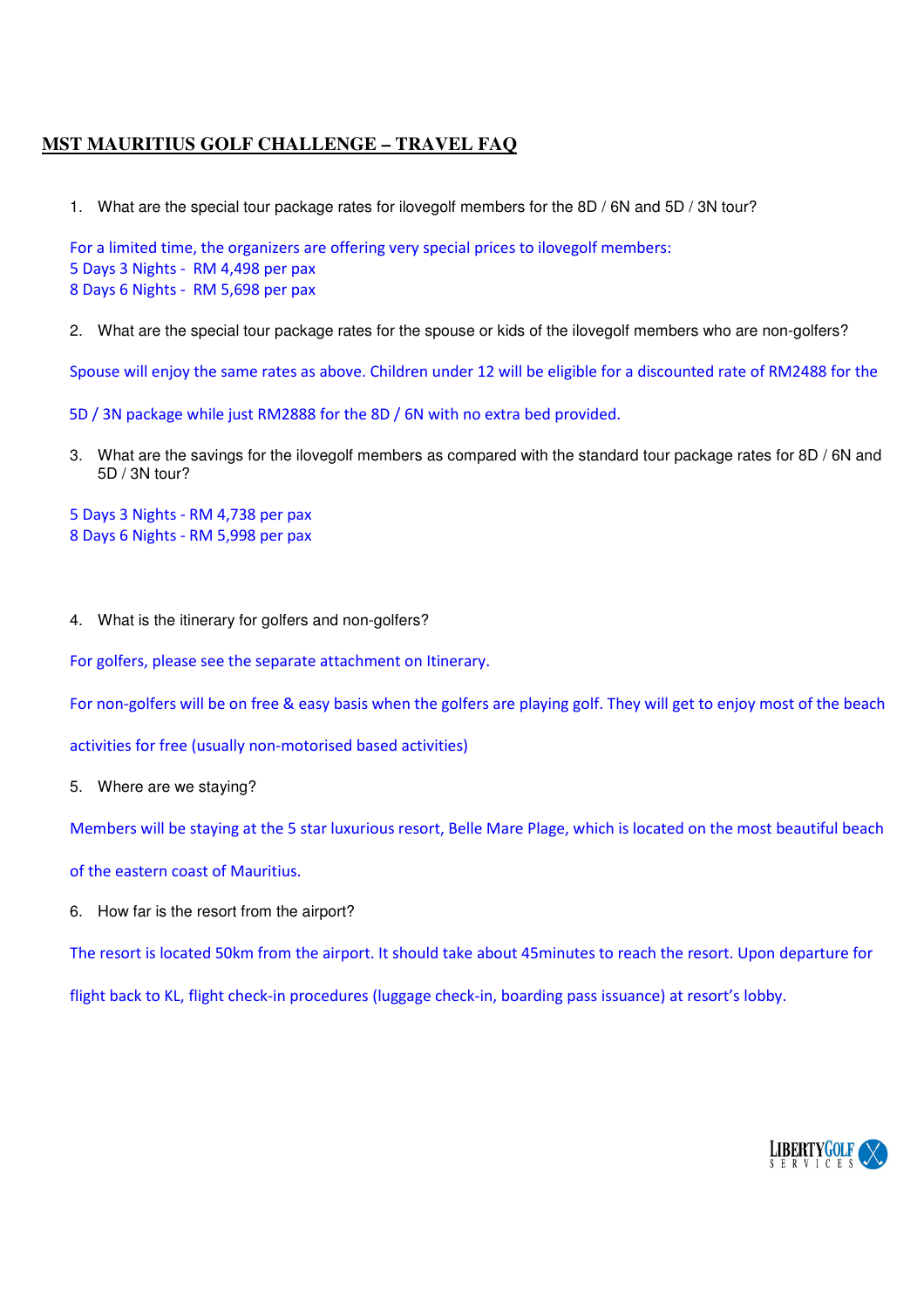7. What golf courses are we playing? Are they close by?

There are 2 featured golf courses in this challenge. The Legend; a walking course is simply located just next to the

resort and the other The Links; a buggy course is just 5 minutes away with free shuttle service. The Legend plays hosts

to Mauritius Golf Open since 1994 and also the Senior European Tour.

8. What are the inclusion and exclusion of the tour package?

The prices above include return air fare on Air Mauritius with airport tax, accommodation at Belle Mare Plage, daily

breakfasts & dinners, unlimited golfing at The Legend & The Links courses, tournament entry fee, return

airport transfers. The prices above exclude buggy fee (Euros 25), caddie fee (Euros 10), travel insurance & any

personal incidentals.

9. How long is the flight from KL to Mauritius?

There are 2 flights (every Wednesday & Saturday) to Mauritius every week. The departure time is 0920hrs and arrive Mauritius 1415hrs (local time) with one stop at Singapore.

Return flight is a 7 hours direct flight, every Tuesday & Friday. Flight will depart 2025hrs and arrive KL 0725hrs the following day.

10. Where is Mauritius?

Mauritius is an island nation, located of the coast of the African continent and about 900km east of Madagascar. For size comparison scale, it is 3 times the size of Singapore.

*(Mauritius marked in yellow)* 



## 11. What is the weather like?

The month of May to September will be winter season in Mauritius. Temperature will vary between 20°C and 26°C.

12. What is the local time in Mauritius?

Mauritius standard time is 4 hours ahead of Greenwich Mean Time (GMT+4). It is 4 hours behind Malaysia.

13. Do I need a visa to enter Mauritius?

Malaysians do not need visa to enter Mauritius. Ensure that passport has 6 months validity onwards.

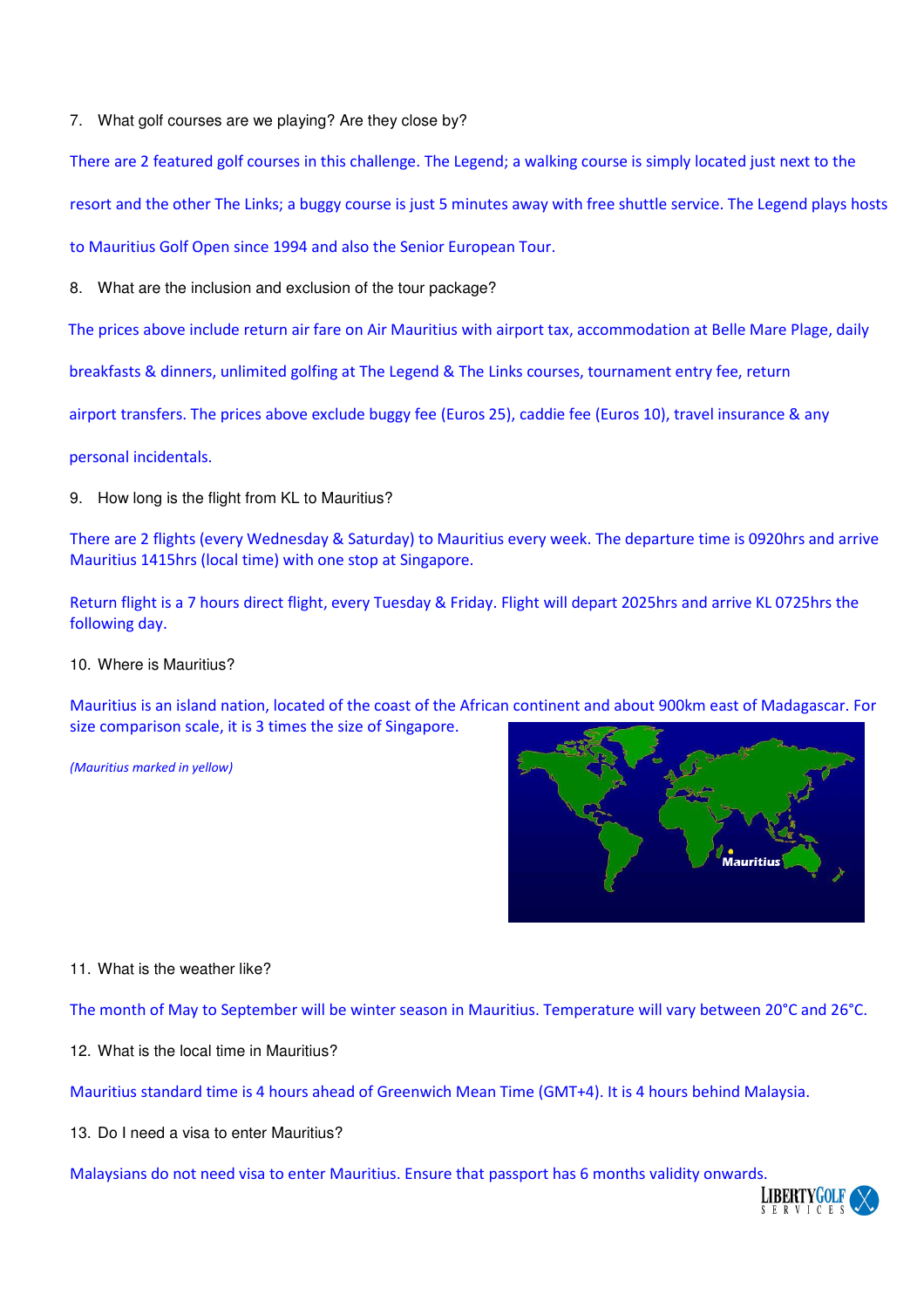## 14. What is the exchange rate?

The monetary unit is the Mauritian Rupee. On average MYR1 = MUR8.80

15. Is the exchange rate better in Mauritius?

You will not find money changers in Mauritius who will accept our Ringgit for exchange. All are suggested to bring US

dollars to change at Mauritius. USD100 will change you around 3000 Mauritian Rupees.

16. Are there limitations on currency?

From the beginning of 01Jan2010, the Malaysian government has requested that all travellers who imports/exports

currency in the value of USD10,000 or more to declare it. Entry into Mauritius will require you to declare currency in

excess of USD10,000 as well.

- 17. Are credit cards accepted?
- Yes, all major credit cards are accepted.
- 18. Can my electrical applicances work there?
- Yes, of course. Mauritius power 230v 50Hz. (Plug adapters as shown.)
- 19. What food is available there?



## African food there.

20. Is there Halal food served?

All animals slaughtered are in compliance to the Halal practice and food served is labelled at all venues. If in doubt, please check with the restaurants.

21. Is there a dress code at the golf clubs?

**For ALL Golfers:** Shorts are permitted provided they are hemmed and of a length no more than four inches above the

knee. All shirts should be tucked in. Only soft spiked shoes are allowed. Blue jeans, athletic shorts, swim suits, military

fatigues, tank tops, tube tops and racer-back tops are not permitted.

**For MEN:** Collared shirts, dress turtlenecks and dress mock-turtlenecks are permitted.

 **For WOMEN:** Sport blouses, sport shirts, dress turtlenecks and dress mock-turtlenecks are permitted.